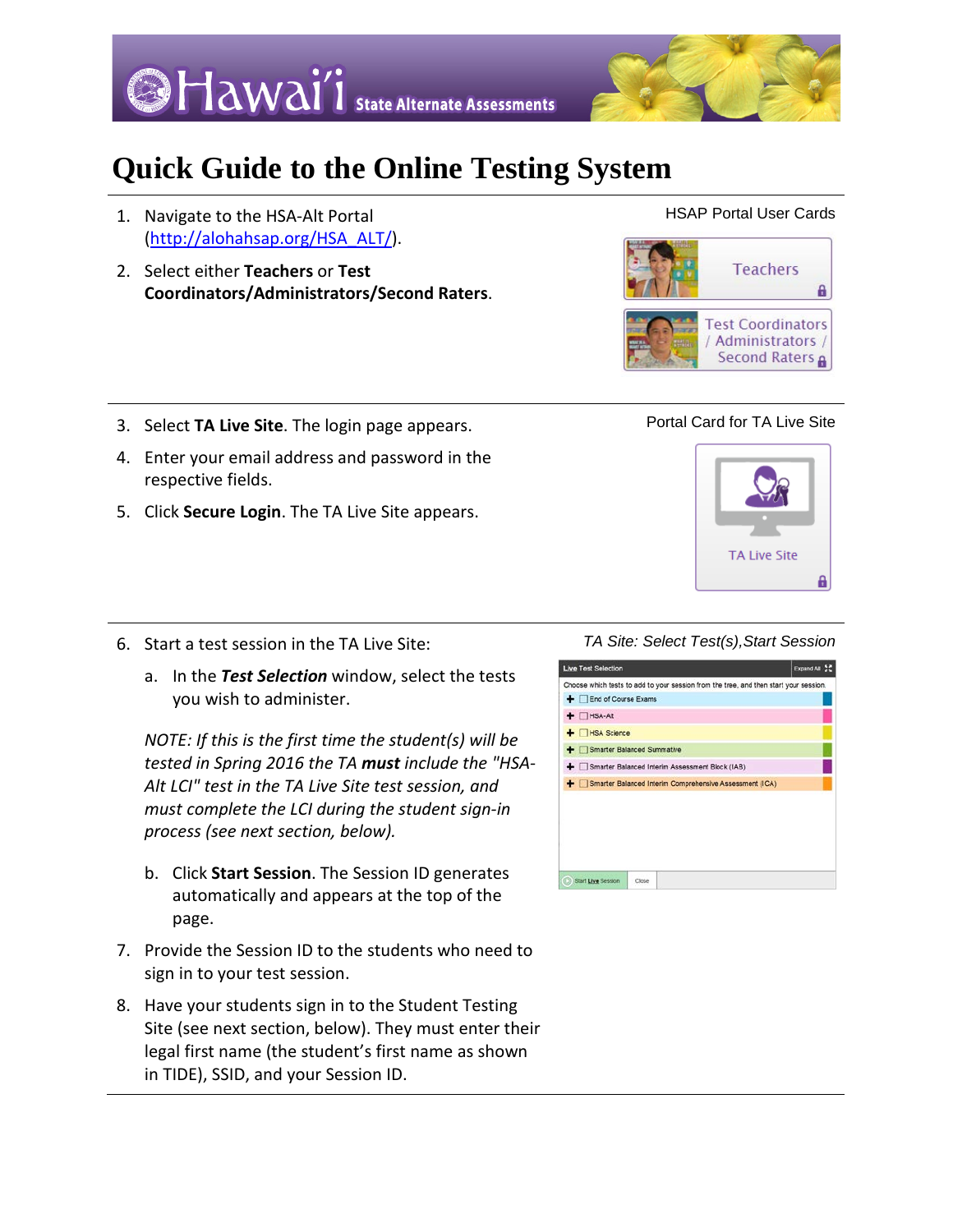- 9. Approve students for testing. Look in the upperright corner of the TA Live Site. When students begin signing in and selecting tests, the approvals button activates. Click **Approvals** to view the list of students.
	- a. To review and update a student's test settings and accommodations, click  $\bigcirc$  in that student's row.
	- b. To approve an individual student for testing,  $click \blacktriangleright$ .
	- c. To deny a student for testing, click  $\mathbf{\times}$  and enter the reason in the box.
	- d. To approve all students in the list for testing, click **Approve All Students** at the top of the *Approvals and Student Test Settings* window.
- 10. Monitor the students' progress throughout their tests.
	- Click  $\odot$  to view a student's test settings.
	- The Student Status column refreshes to indicate the students' progress.
	- When a student has started testing, the Student Status column indicates how many test items the student has answered out of the total number of items on the test.
	- Click the  $\|\cdot\|$  button to pause an individual student's test.
- 11. When the testing time is up, stop the test session and log out.
	- a. Click stop to end the session and automatically pause all tests in your session that are still in progress.
	- b. Click **Log Out** to exit the TA Site.

### *TA Site: Approve Students*

| Approvals and Student Test Settings |                   |                          | $\bigodot$ Approve All Students $\bigcup_{n=1}^{\infty}$ Refresh $\big(\widehat{X}\big)$ Done |   |                |
|-------------------------------------|-------------------|--------------------------|-----------------------------------------------------------------------------------------------|---|----------------|
| A Summative Test                    |                   |                          |                                                                                               |   |                |
| <b>Student Name</b>                 | <b>Student ID</b> | Opp #                    | <b>Details</b>                                                                                |   | <b>Actions</b> |
| Lastname, Firstname                 | 99999991234       | ۹                        | <b>Standard</b>                                                                               | ⊚ | V X            |
| Lastname, Firstname                 | 99999991234       | з                        | Custom                                                                                        | ര | V X            |
| An ICA Test                         |                   |                          |                                                                                               |   |                |
| <b>Student Name</b>                 | <b>Student ID</b> | Opp #                    | <b>Details</b>                                                                                |   | Actions        |
| Lastname, Firstname                 | 00000001234       | ٠                        | <b>Standard</b>                                                                               | ◉ | {' X           |
| Lastname, Firstname                 | 00000001234       | $\overline{\phantom{a}}$ | Standard                                                                                      | ര | ×              |

# *TA Site: View Student Test Settings*

| Tests Settings for Lastname, Firstname                                                                                                                                         | $\bigodot$ Set $\bigodot$ Set & Approve $\bigodot$ Cancel |  |
|--------------------------------------------------------------------------------------------------------------------------------------------------------------------------------|-----------------------------------------------------------|--|
| You must select [Sef] or [Set & Approve] to confirm these test settings. Use [Sef] to confirm the<br>settings and return to the main Approvals screen to approve this student. |                                                           |  |
| Student ID: 99999991234   Summative Test Name 1   Opportunity 1                                                                                                                |                                                           |  |
| Expandable Passages: on -                                                                                                                                                      |                                                           |  |
| ZOOff): No default zoom applied +                                                                                                                                              |                                                           |  |
| Suppress Score: Display score to student<br>٠                                                                                                                                  |                                                           |  |
| Language: English                                                                                                                                                              |                                                           |  |
|                                                                                                                                                                                |                                                           |  |
|                                                                                                                                                                                |                                                           |  |
|                                                                                                                                                                                |                                                           |  |

### *TA Site: Students Currently Testing*

| <b>AMERICAN INSTITUTES FOR EXSEARCH®</b>                    |              |                        |                           | $\frac{1}{\text{Adi}(\text{tr}_\text{M} \text{tr}_\text{M} \text{tr}_\text{M} \text{tr}_\text{M} \text{tr}_\text{M} \text{tr}_\text{M} \text{tr}_\text{M} \text{tr}_\text{M} \text{tr}_\text{M} \text{tr}_\text{M} \text{tr}_\text{M} \text{tr}_\text{M} \text{tr}_\text{M} \text{tr}_\text{M} \text{tr}_\text{M} \text{tr}_\text{M} \text{tr}_\text{M} \text{tr}_\text{M} \text{tr}_\text{M} \text{tr}_\text{M} \text{tr}_\text{M$ |   | <b>Services</b> Team | <b>C</b> TEST-4567-1                    | Sevect Tests<br>$V$ Approvals |
|-------------------------------------------------------------|--------------|------------------------|---------------------------|-------------------------------------------------------------------------------------------------------------------------------------------------------------------------------------------------------------------------------------------------------------------------------------------------------------------------------------------------------------------------------------------------------------------------------------|---|----------------------|-----------------------------------------|-------------------------------|
|                                                             |              |                        |                           | Students in Your Operational Test Session                                                                                                                                                                                                                                                                                                                                                                                           |   |                      |                                         |                               |
| 4 month analog approx 2 protogram. 23 milette in pay sessor |              |                        |                           |                                                                                                                                                                                                                                                                                                                                                                                                                                     |   |                      | <b>B</b> - Sunneba, B - CA B - Twelfoor |                               |
| Shulest Name 5, 3302 State 5, Test                          |              |                        |                           | Test Bettings                                                                                                                                                                                                                                                                                                                                                                                                                       |   | Reportes             | T Steinst Behm   Cours Test             |                               |
| <b>MARKET</b>                                               | over         | ¥.                     | database of Contact       |                                                                                                                                                                                                                                                                                                                                                                                                                                     | ۰ |                      | <b><i>AMMEDIA</i></b>                   | OO.                           |
| DUEST                                                       | <b>GLAST</b> | $\left( 1\right)$      | GESEMAN PT Standard       |                                                                                                                                                                                                                                                                                                                                                                                                                                     | o |                      | started 2/6                             | 88                            |
| <b>UGST</b>                                                 | <b>ULKST</b> |                        | <b>GREENWIN PT Custom</b> |                                                                                                                                                                                                                                                                                                                                                                                                                                     | ۰ |                      | saled US                                | 00                            |
| <b>BAKS?</b>                                                | OURSY        | $\left(3\right)$       | <b>GRIS MOVE DIANGER</b>  |                                                                                                                                                                                                                                                                                                                                                                                                                                     | o |                      | started DR                              | 80                            |
| GUESS                                                       | <b>GUIDE</b> | $\left  \cdot \right $ | GASA MADE PT. Standard    |                                                                                                                                                                                                                                                                                                                                                                                                                                     | ۰ |                      | market ON                               | 00                            |

*TA Live Site: Stop Session*

Stop Session | Student Lookup | A Print | G Refresh Now

*Reminder: Once you stop a session, you cannot resume it. If you stop a session and students need to continue testing, you must start a new session. Give the students the new Session ID so they can log in again and resume testing.*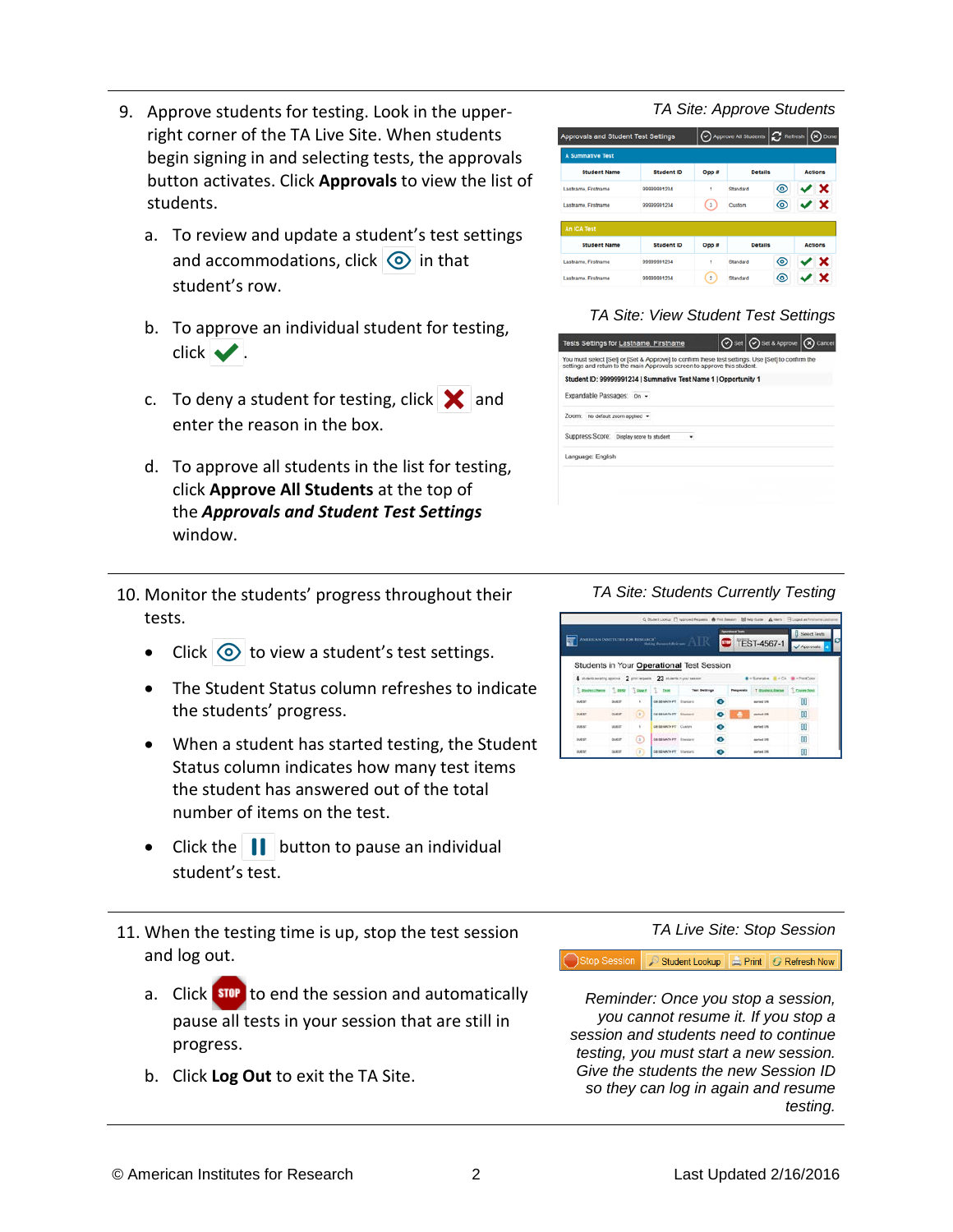# **Sign In**

- 1. Open the secure browser on the student computer.
- 2. If prompted, choose your state ("Hawaii") and your assessment program ("Hawaii Statewide Assessments"). The student login page will appear.
- 3. On iPads, enable Guided Access by triple-tapping the Home button. *NOTE: Do not try to enable Guided Access unless you know the password to enable/disable.*
- 4. Enter the student's first name, SSID, and the Session ID. The following are common errors:
	- o Student's name and SSID do not match. SSID or name may have been entered incorrectly.
	- o The Session ID is not available. The Session ID entered is not an available test session.

# **Verify Your Information**

- 5. Verify that the student's information is correct.
	- If the information is correct, click **Yes**.
	- If the information is not correct, click **No**. The student returns to the sign-in page.

# *Select Your Test / Assessment Page*

| Choose Your Assessment Program: |  |
|---------------------------------|--|
|                                 |  |

*Secure Browser Login Page*

*Is This You? Page*

| <b>OHAWAIT</b> STANDARD ASSOCIATE PROPERTY | <b>Student Test</b>                                                               |
|--------------------------------------------|-----------------------------------------------------------------------------------|
| Please Sign In                             |                                                                                   |
| First Name:                                |                                                                                   |
| Student ID:                                |                                                                                   |
| Session ID:                                |                                                                                   |
| Sign In                                    |                                                                                   |
|                                            |                                                                                   |
|                                            |                                                                                   |
| Go to the Training Test site instead.      |                                                                                   |
|                                            | lawal'l Department of Education<br><b>CONTACTOR</b> CONTACT<br><b>Column Ford</b> |